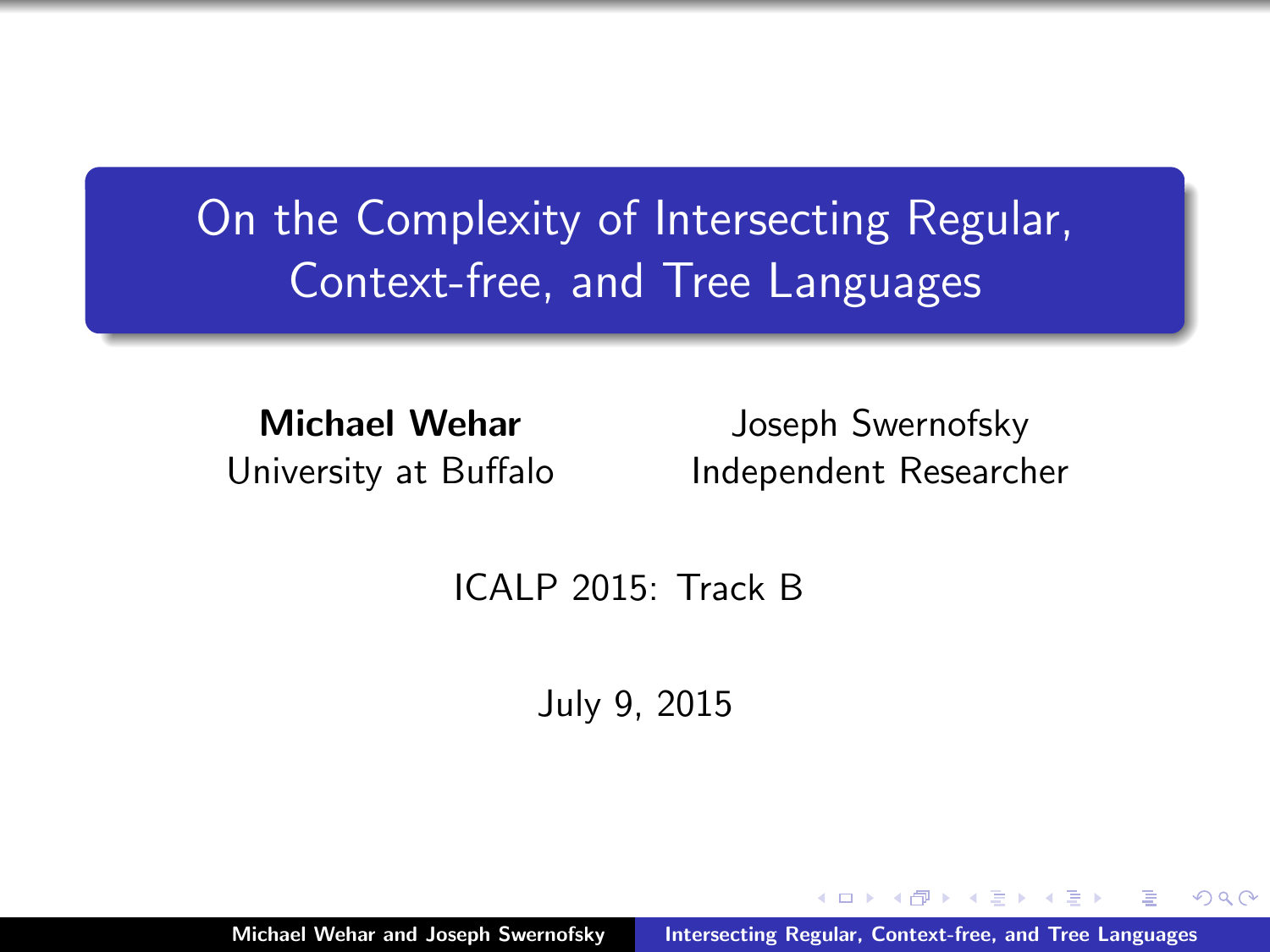- Let two parameterized problems X and Y with parameters  $p_1$ and  $p_2$ , respectively, be given.
- Consider fixing the parameters  $p_1$  and  $p_2$  to a fixed value k.
- We get fixed levels  $X_k$  and  $Y_k$ , respectively.
- We can expand out problems X and Y into infinitely many fixed levels.
- As a result, we get infinite families  $\{X_k\}_{k\in\mathbb{N}}$  and  $\{Y_k\}_{k\in\mathbb{N}}$ .

 $\Omega$ 

- オーロー オーエー・オーエー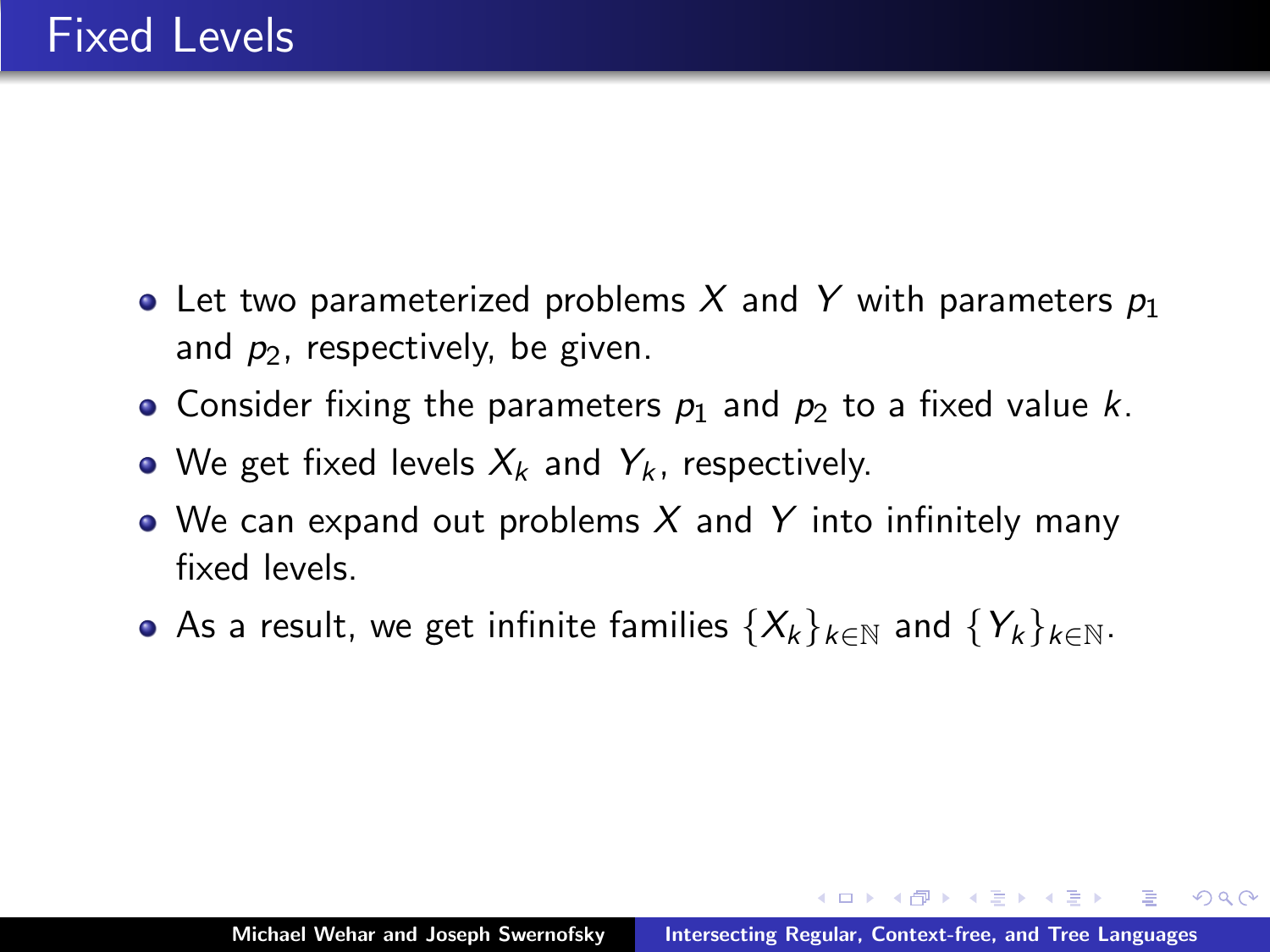- In parameterized complexity theory, there are existing notions of fpt-reduction and fpt-equivalence.
- In our work, we are focused on the fixed levels of the parameterized problems.
- We are especially interested in the case where the fixed levels of  $X$  and  $Y$  exactly match up.
- Intuitively, we want  $X_k$  is reducible to  $Y_k$ . We don't merely want a polynomial  $\rho$  such that  $X_k$  is reducible to  $Y_{\rho(k)}.$

 $\Omega$ 

マタンマチャマチャ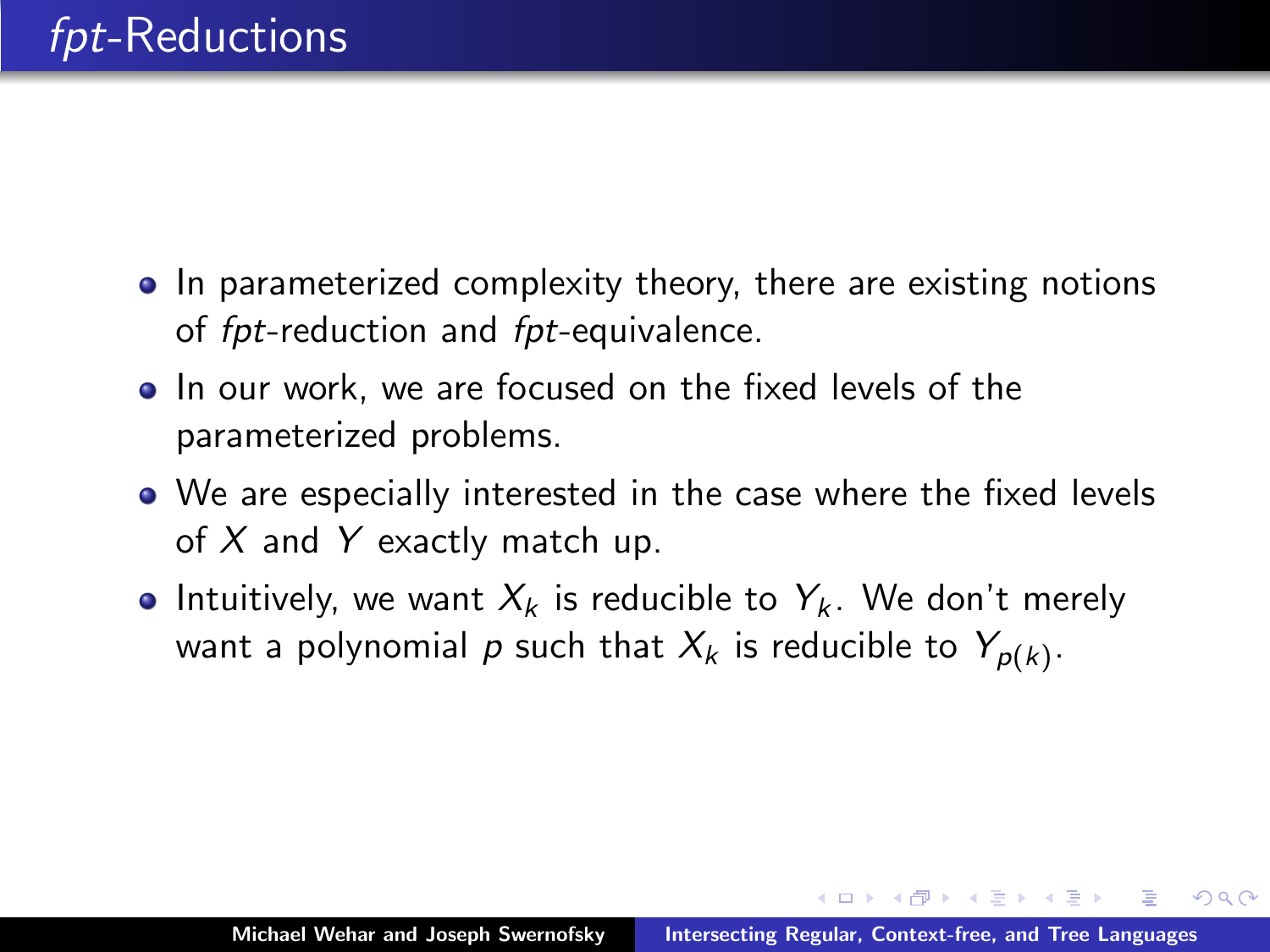# Definition

 ${X_k}_{k\in\mathbb{N}}$  is LBL-reducible to  ${Y_k}_{k\in\mathbb{N}}$  if there is an infinite family of reductions  $\{r_k\}_{k\in\mathbb{N}}$  such that for each k,  $r_k$  reduces  $X_k$  to  $Y_k$ and each reduction  $r_k$  is computable in some fixed polynomial amount of time.

- $\bullet$  More formally, there needs to exist a fixed function  $f$  and a constant c such that each  $r_k$  is computable in  $f(k) \cdot n^c$  time.
- $\bullet$   $\{X_k\}_{k\in\mathbb{N}}$  and  $\{Y_k\}_{k\in\mathbb{N}}$  are LBL-equivalent if both families are LBL-reducible to each other.

- 4 桐 ト 4 戸 ト 4 戸 ト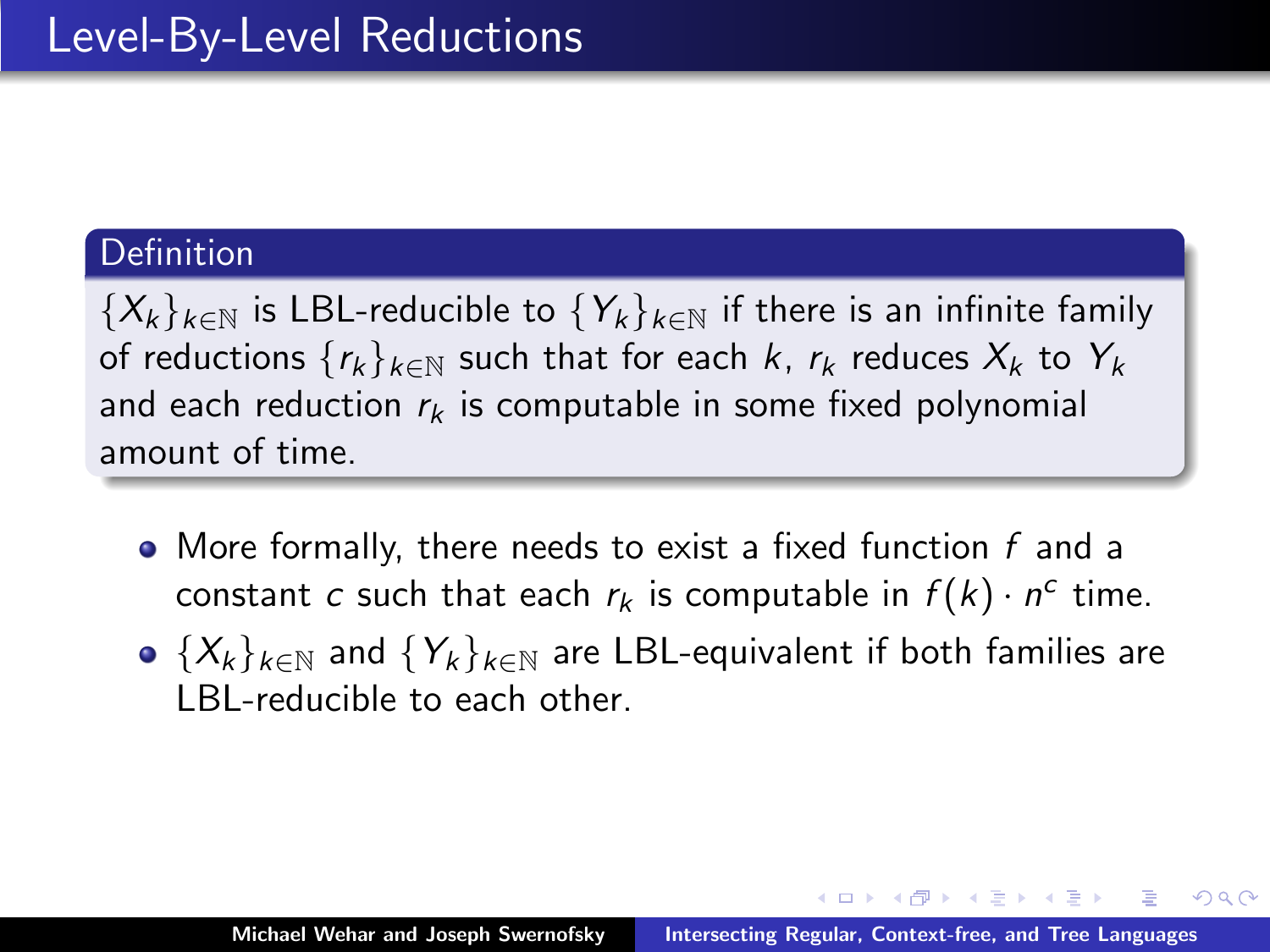# Intersection Non-Emptiness for DFA's

Given a finite list of DFA's, is there a string that simultaneously satisfies all the DFA's?

- We denote this problem by  $IE_{\mathcal{D}}$ .
- We use n for the total length of the input's encoding.
- We use k for the number of DFA's in the list.

4 A 6 4 F 6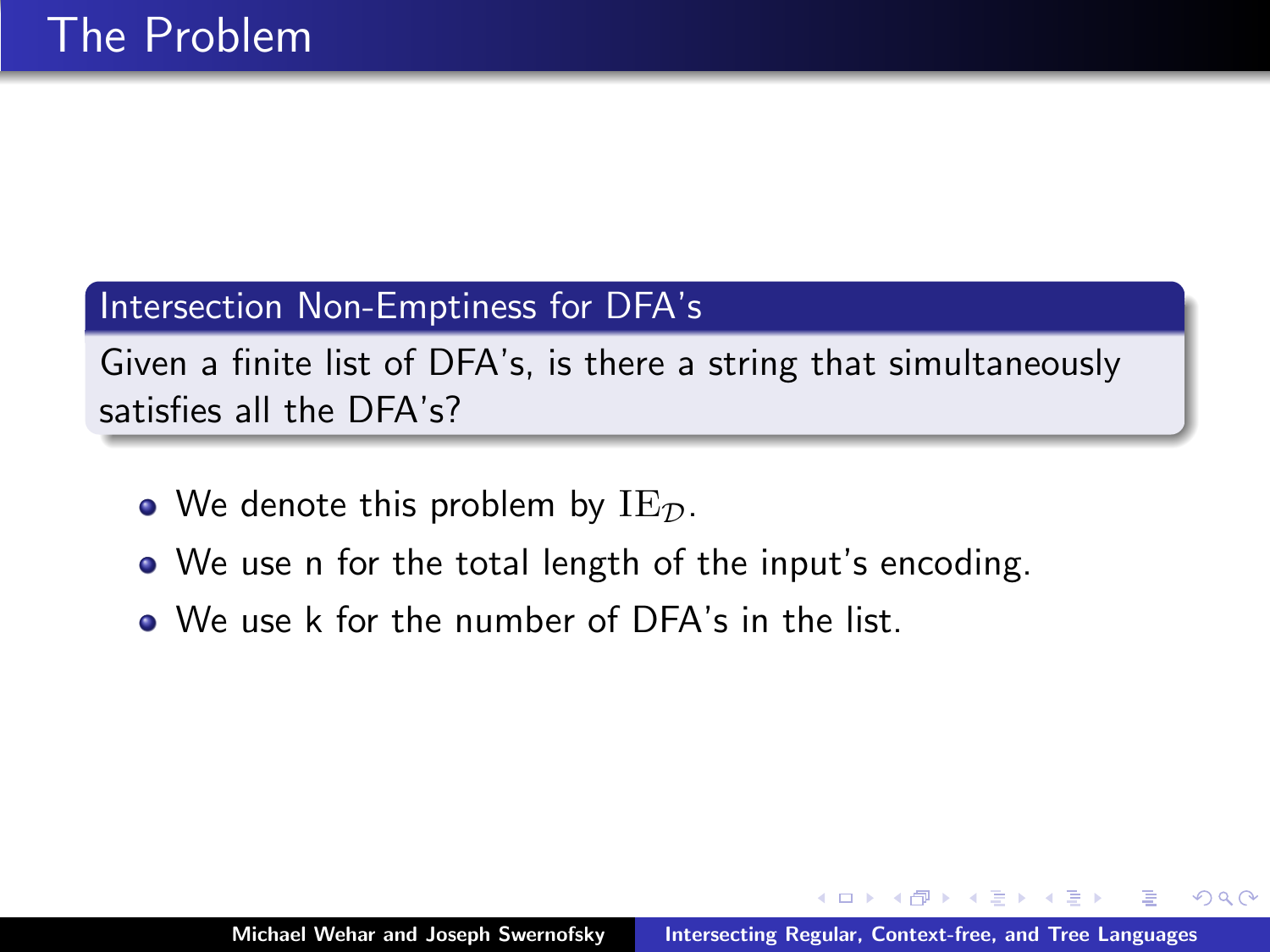#### Acceptance for logspace bounded NTM's

Given an encoding of a NTM  $M$ , an input string  $x$ , and a number k, does M accept x using at most k  $log(n)$  bits of memory?

- We denote this problem by  $\mathcal{N}^S_{O(\log(n))}.$
- The TM's that we consider have a two-way read only input tape and a two-way read/write binary work tape.

4 A 6 4 F 6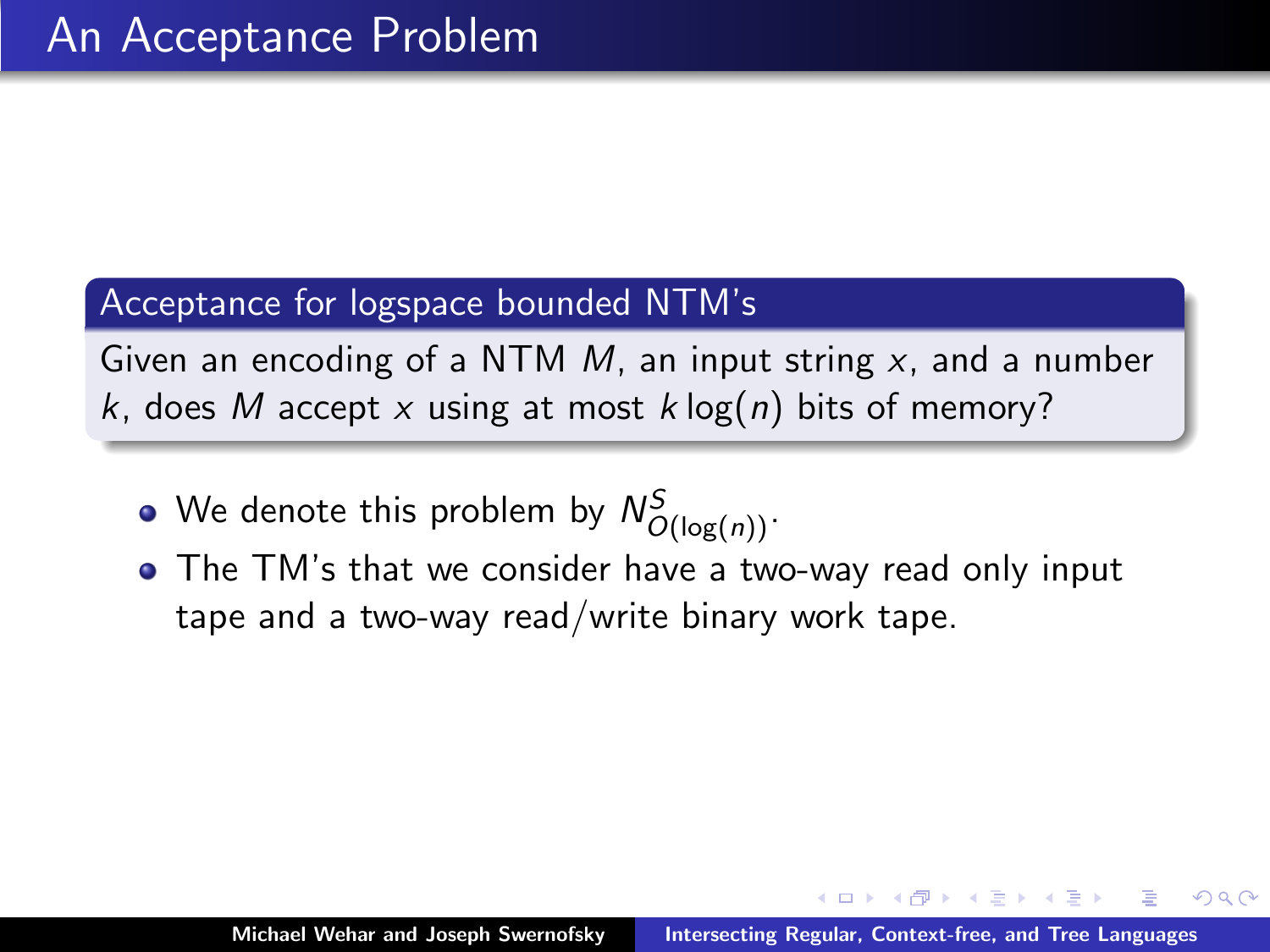- Consider expanding out  $IE_{\mathcal{D}}$  into infinitely many fixed levels based on the number of DFA's.
- We get the infinite family  $\{k\text{-IE}_\mathcal{D}\}_{k\in\mathbb{N}}$ .
- Consider expanding out  $\mathcal{N}^{S}_{O(\log(n))}$  into infinitely many fixed levels based on the coefficient.
- We get the infinite family  $\{N_{k\log(n)}^S\}_{k\in\mathbb{N}}.$
- These two infinite families are LBL-equivalent (ICALP 2014).

イロメ イ母 トラ ミッション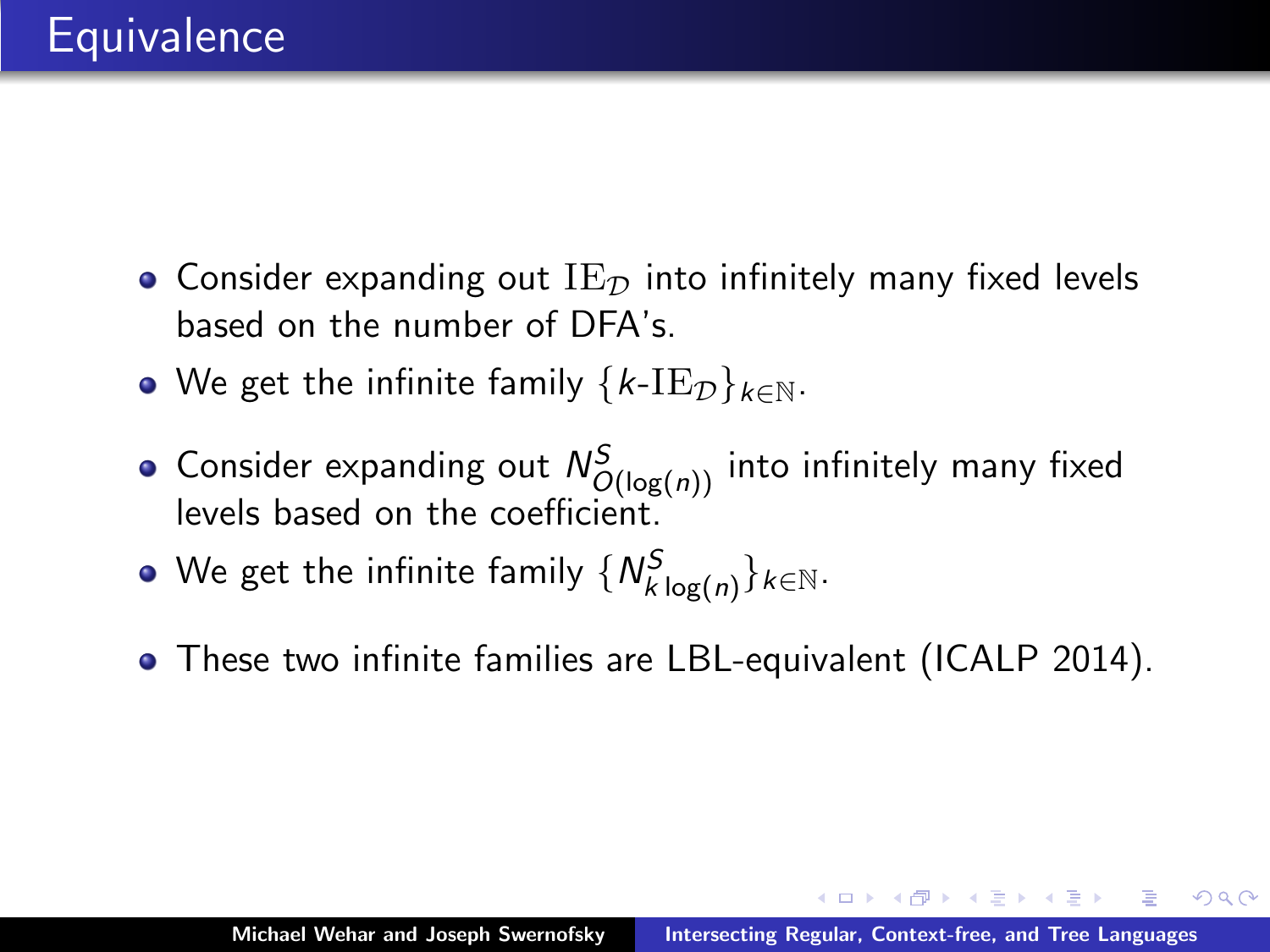### Theorem

```
\{N_{k\log(n)}^S\}_{k\in\mathbb{N}} is LBL-reducible to \{k\text{-IE}_\mathcal{D}\}_{k\in\mathbb{N}}.
```
- Let a  $k \log(n)$ -space bound NTM M be given.
- Let an input string  $x$  of length *n* be given.
- A computation of M on x is a sequence of configurations.
- Each configuration includes the tape content.

→ 伊 → → ミ →

 $2Q$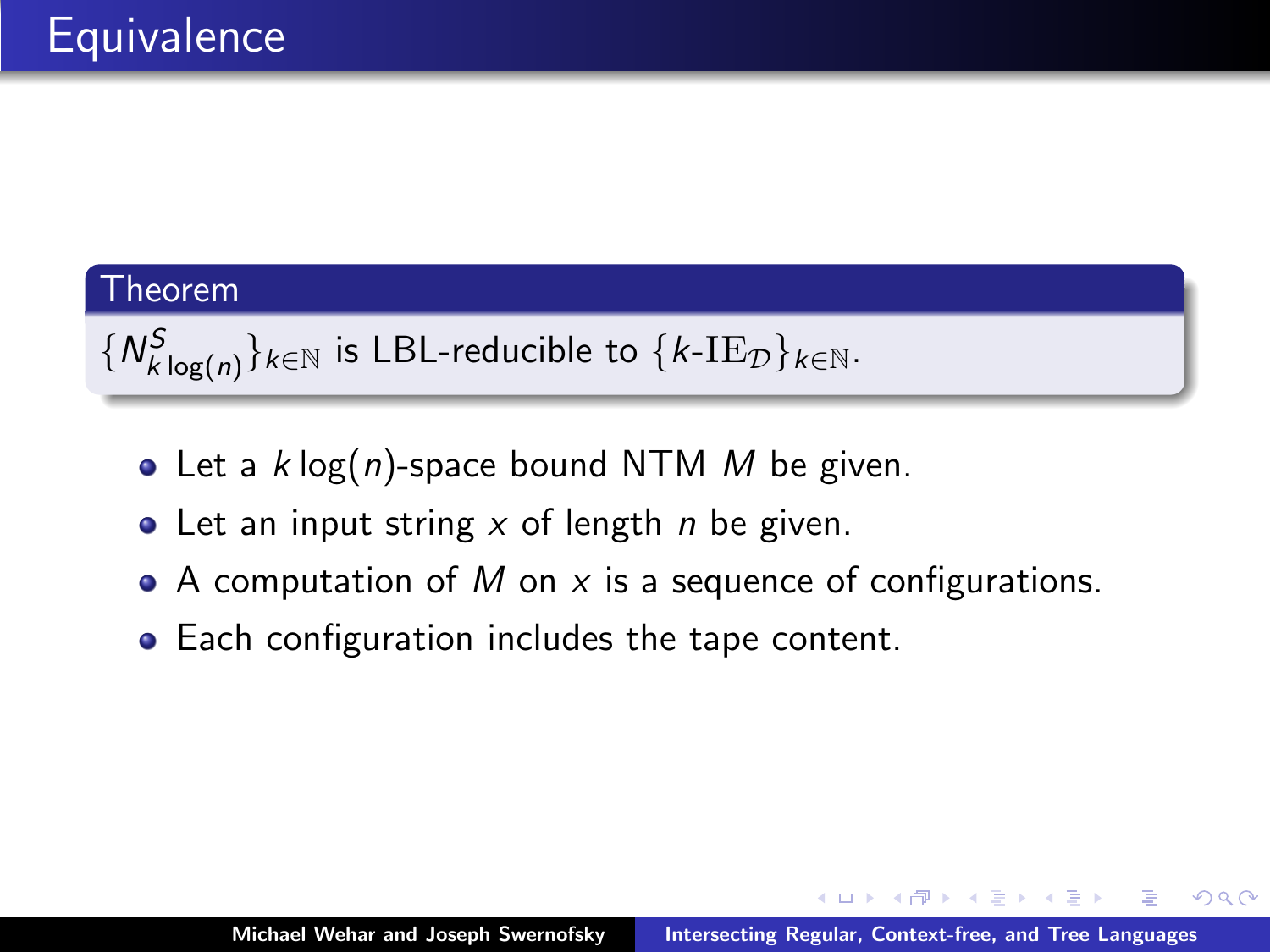# Theorem

 $\{N_{k\log(n)}^S\}_{k\in\mathbb{N}}$  is LBL-reducible to  $\{k\text{-IE}_\mathcal{D}\}_{k\in\mathbb{N}}.$ 

- The tape is a sequence of  $k \log(n)$  bits.
- $\bullet$  We can break up this sequence into k regions.
- Each region will cover  $log(n)$  bits of the tape.
- We build k DFA's to collectively verify a "computation".
- We assign one DFA to each region.

 $\mathcal{A}$   $\mathcal{F}$   $\mathcal{F}$   $\mathcal{A}$   $\mathcal{F}$   $\mathcal{F}$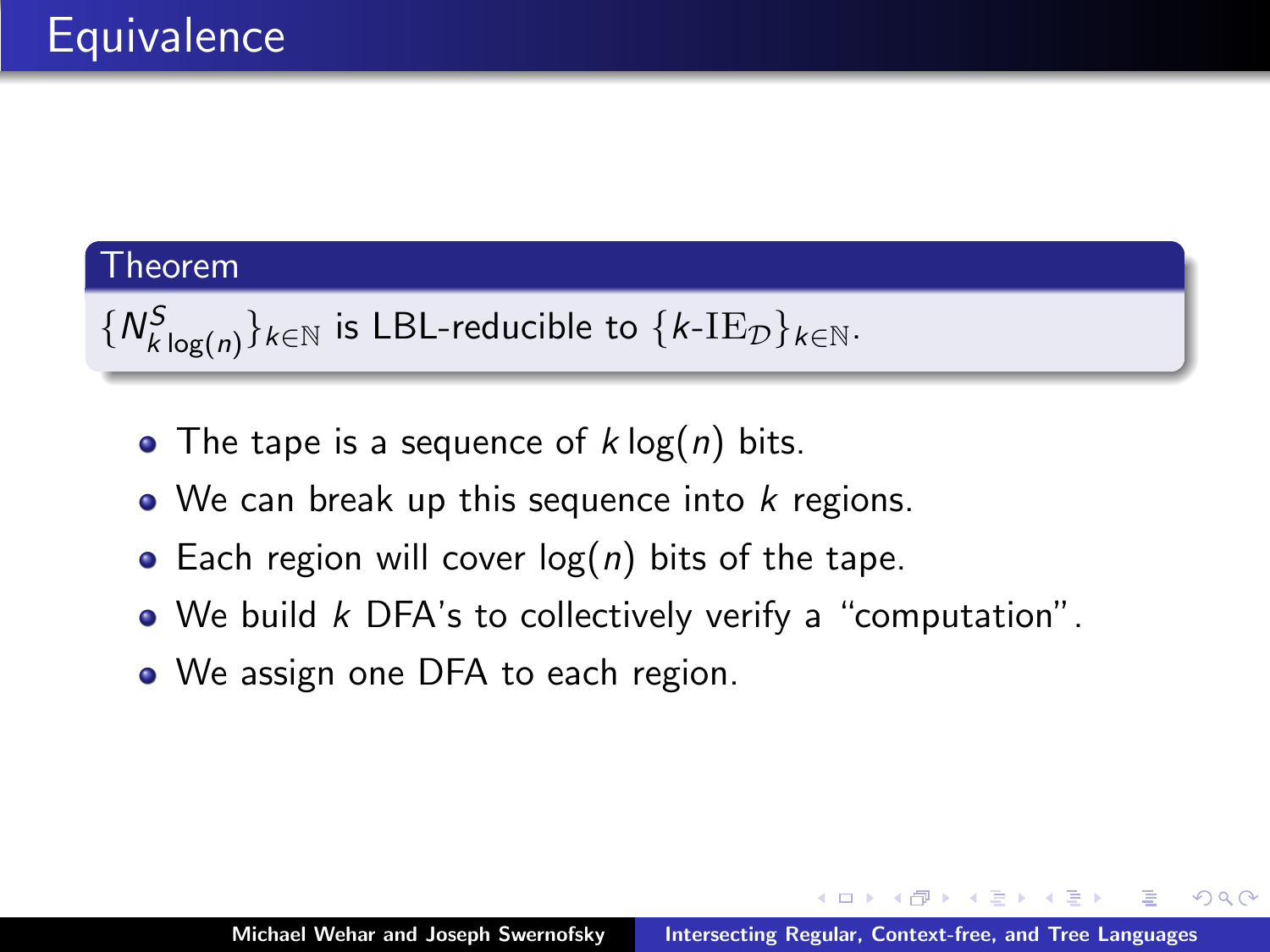# Intersection Non-Emptiness for DFA's and One PDA

Given a finite list of DFA's and one PDA, is there a string that simultaneously satisfies all of the automata?

- We denote this problem by  $IE_{\mathcal{P}}$ .
- We use n for the total length of the input's encoding.
- We use k for the number of DFA's in the list.

4 A 6 4 F 6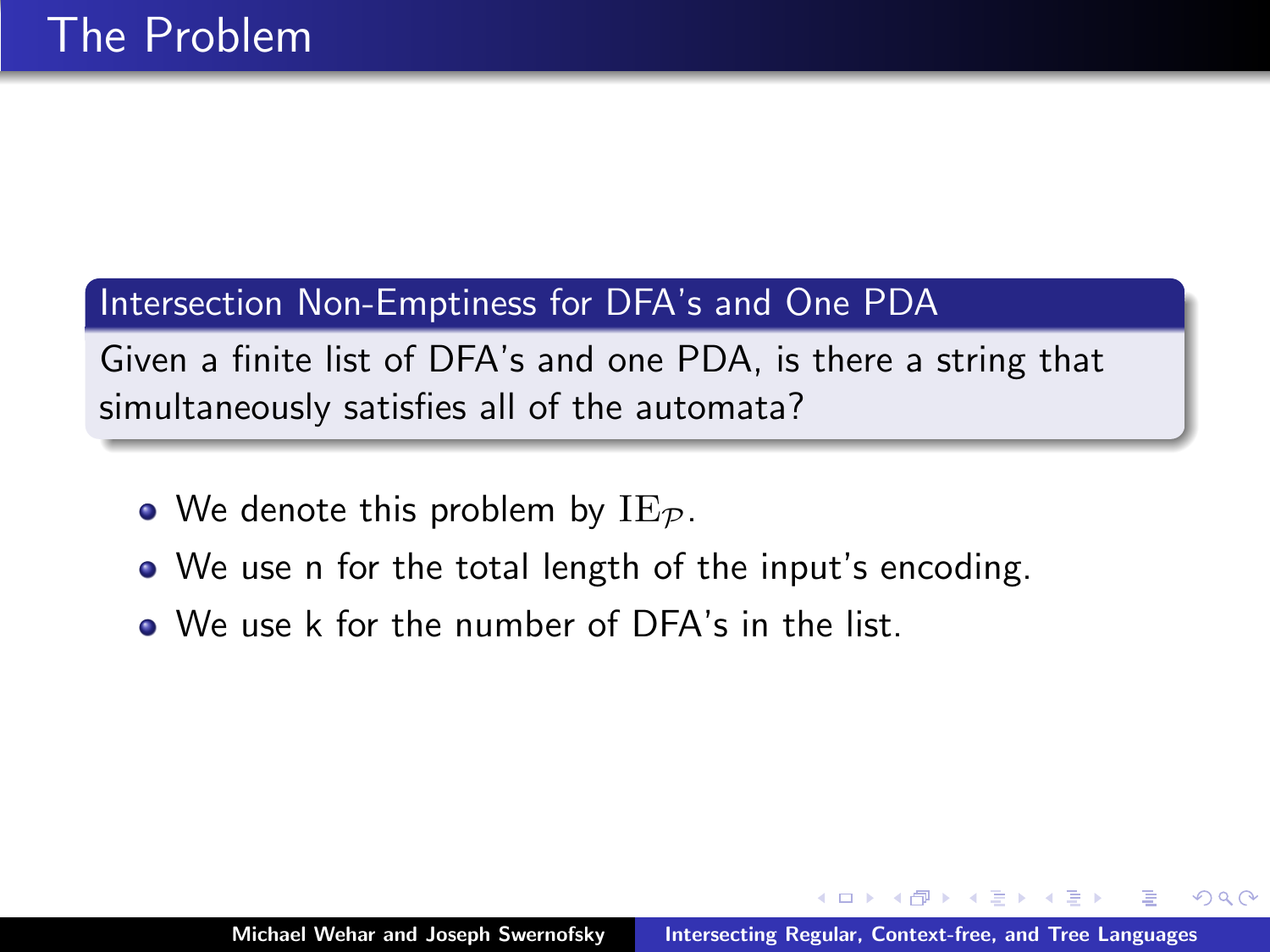### Acceptance for logspace bounded AuxPDA's

Given an encoding of an auxiliary PDA  $M$ , an input string  $x$ , and a number k, does M accept x using at most  $k \log(n)$  bits of auxiliary memory?

- We denote this problem by  $\textit{Aux}_{O(\log(n))}^S.$
- An auxiliary PDA has a two-way read only input tape, a stack, and a two-way read/write auxiliary binary work tape.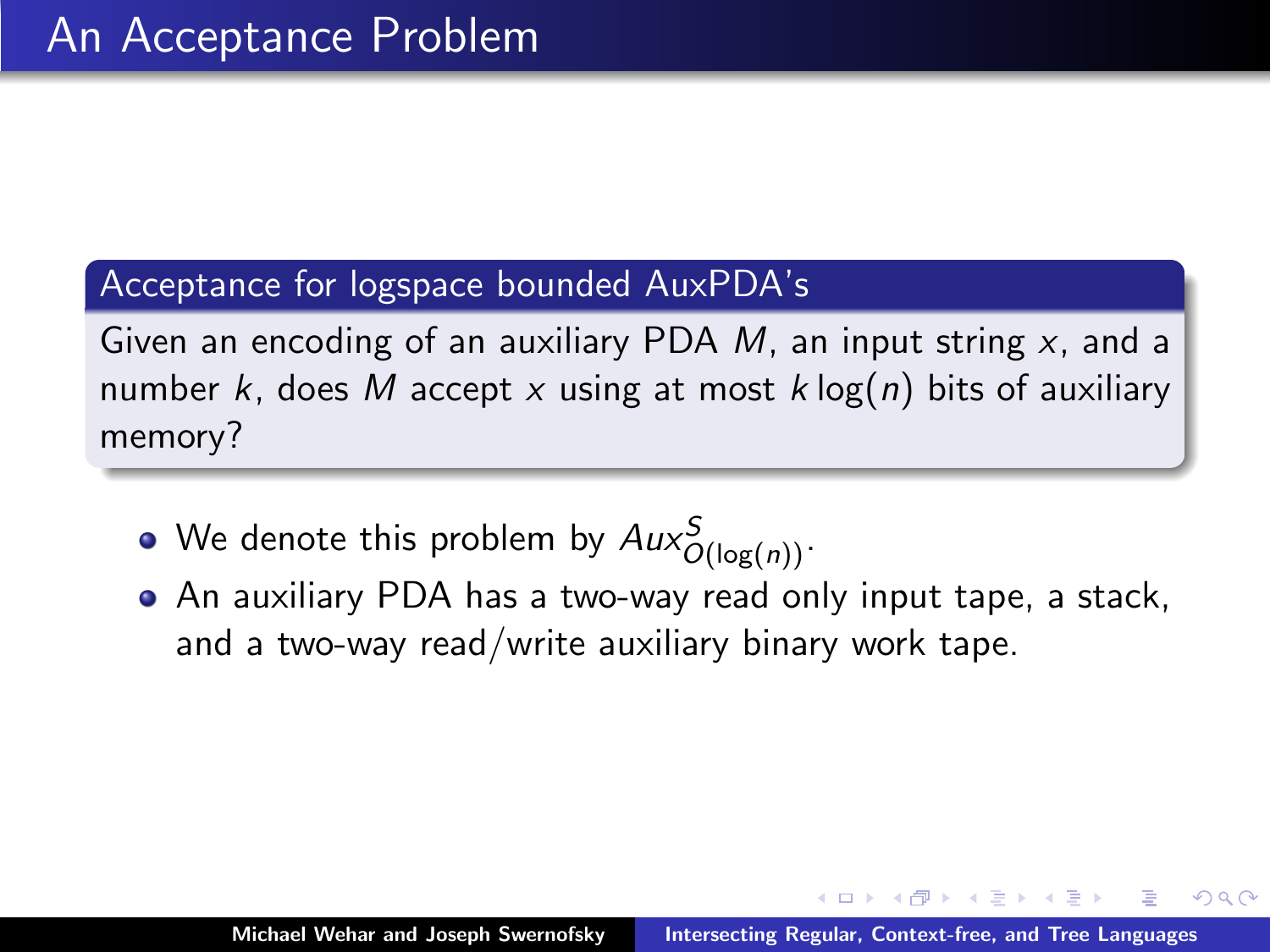- $\bullet$  Consider expanding out  $\mathrm{IE}_\mathcal{P}$  into infinitely many fixed levels based on the number of DFA's.
- We get the infinite family  $\{k-IE_{\mathcal{P}}\}_{k\in\mathbb{N}}$ .
- Consider expanding out  $Aux_{O(\log(n))}^S$  into infinitely many fixed levels based on the coefficient.
- We get the infinite family  $\{Aux_{k\log(n)}^S\}_{k\in\mathbb{N}}.$
- These two infinite families are LBL-equivalent.

マーター マンドマン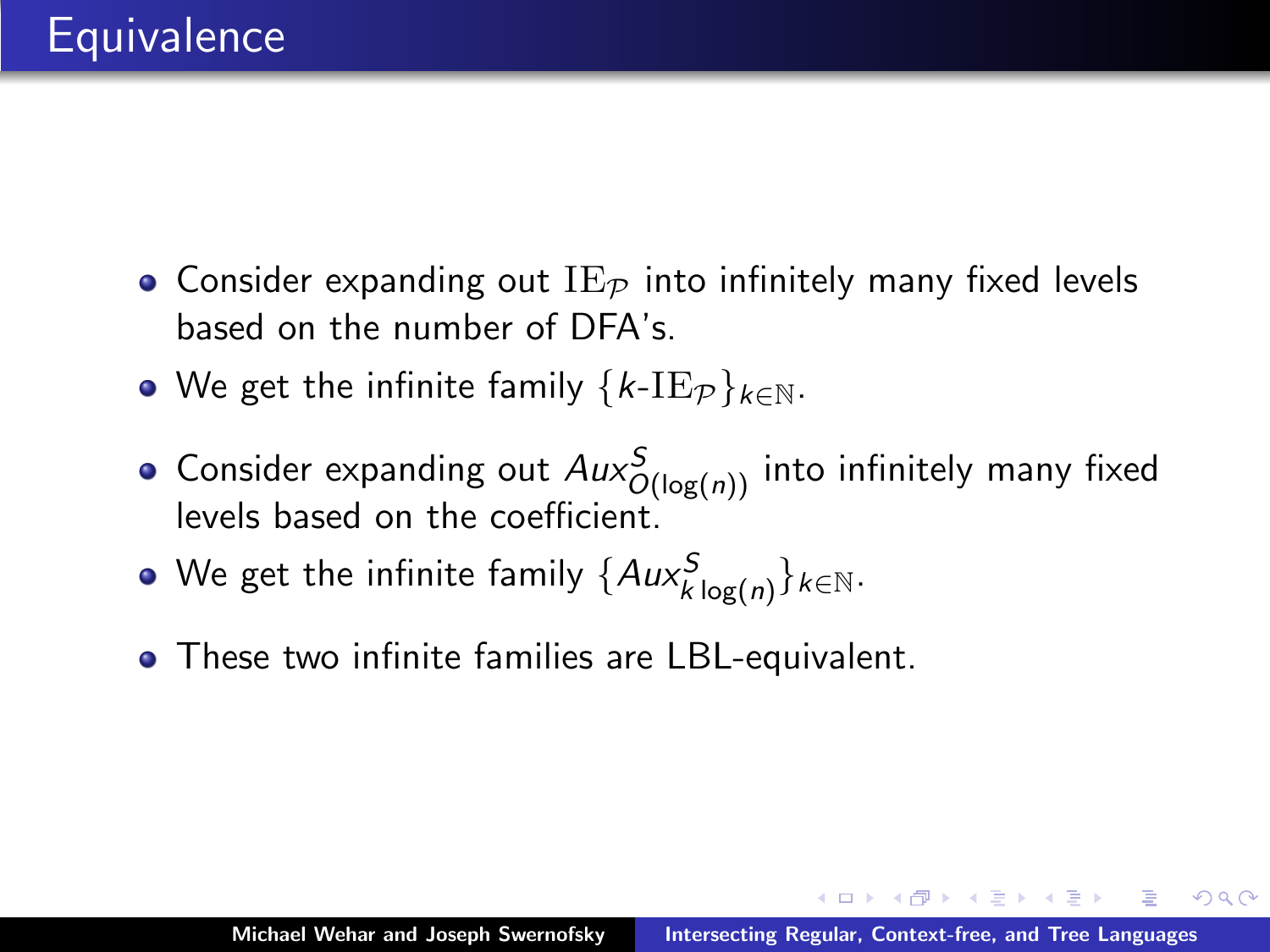#### Theorem

```
\{Aux_{k\log(n)}^S\}_{k\in\mathbb{N}} is LBL-reducible to \{k\text{-IE}_\mathcal{P}\}_{k\in\mathbb{N}}.
```
- The reduction is essentially the same.
- We build k DFA's and one PDA to collectively verify an AuxPDA "computation".
- $\bullet$  The auxiliary work tape is split up into k regions.
- We assign one DFA to each region.
- The single PDA is used to keep track of the stack.

**Administration** 

 $2Q$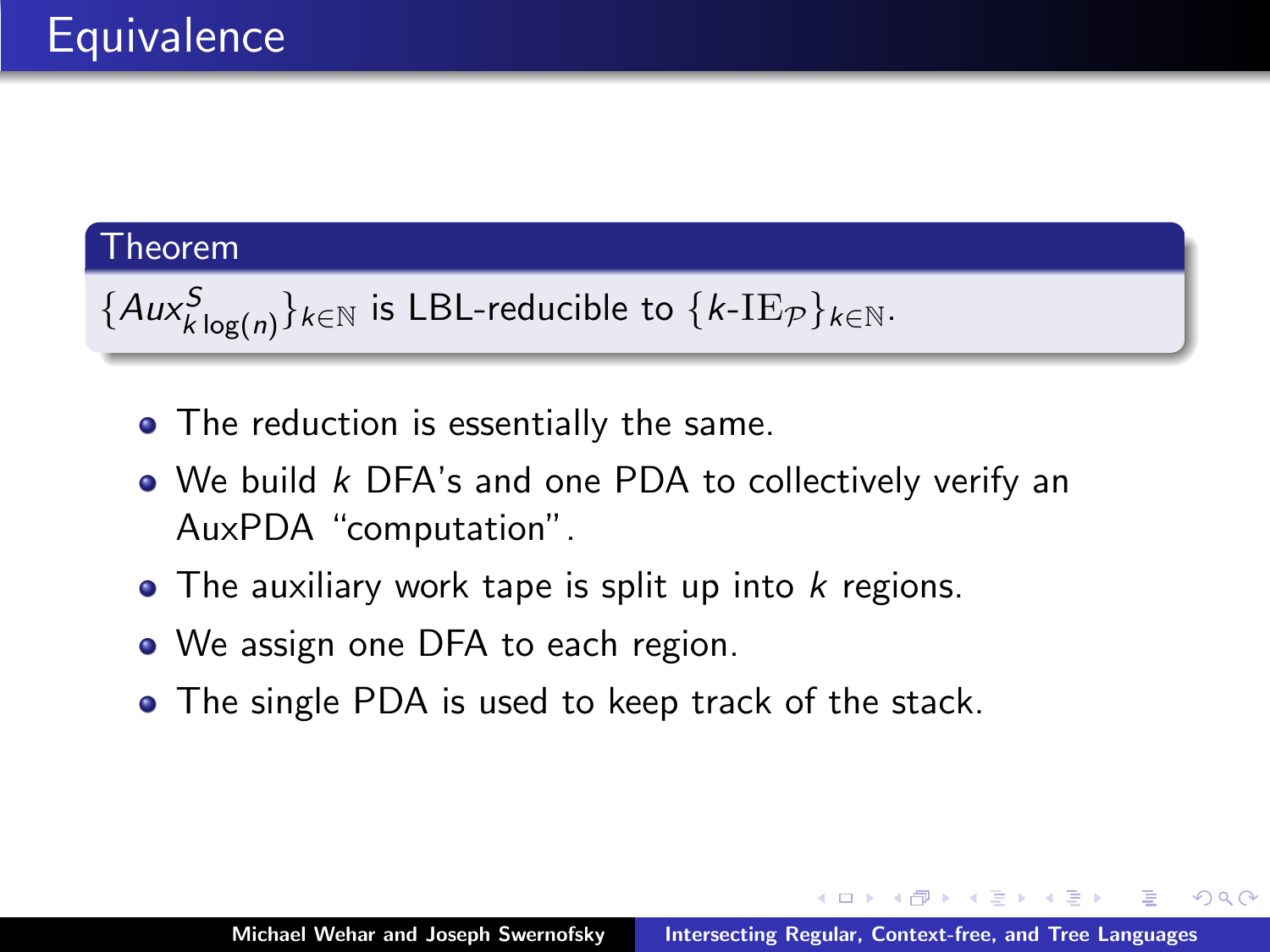- We also look at intersection non-emptiness for tree automata.
- Using similar techniques, we prove LBL-equivalence with acceptance for logspace bounded ATM's.
- We get  $\{k\text{-IE}_\mathcal{T}\}_{k\in\mathbb{N}}$  and  $\{A^{\mathcal{S}}_{k\log(n)}\}_{k\in\mathbb{N}}$  are <code>LBL-equivalent</code>.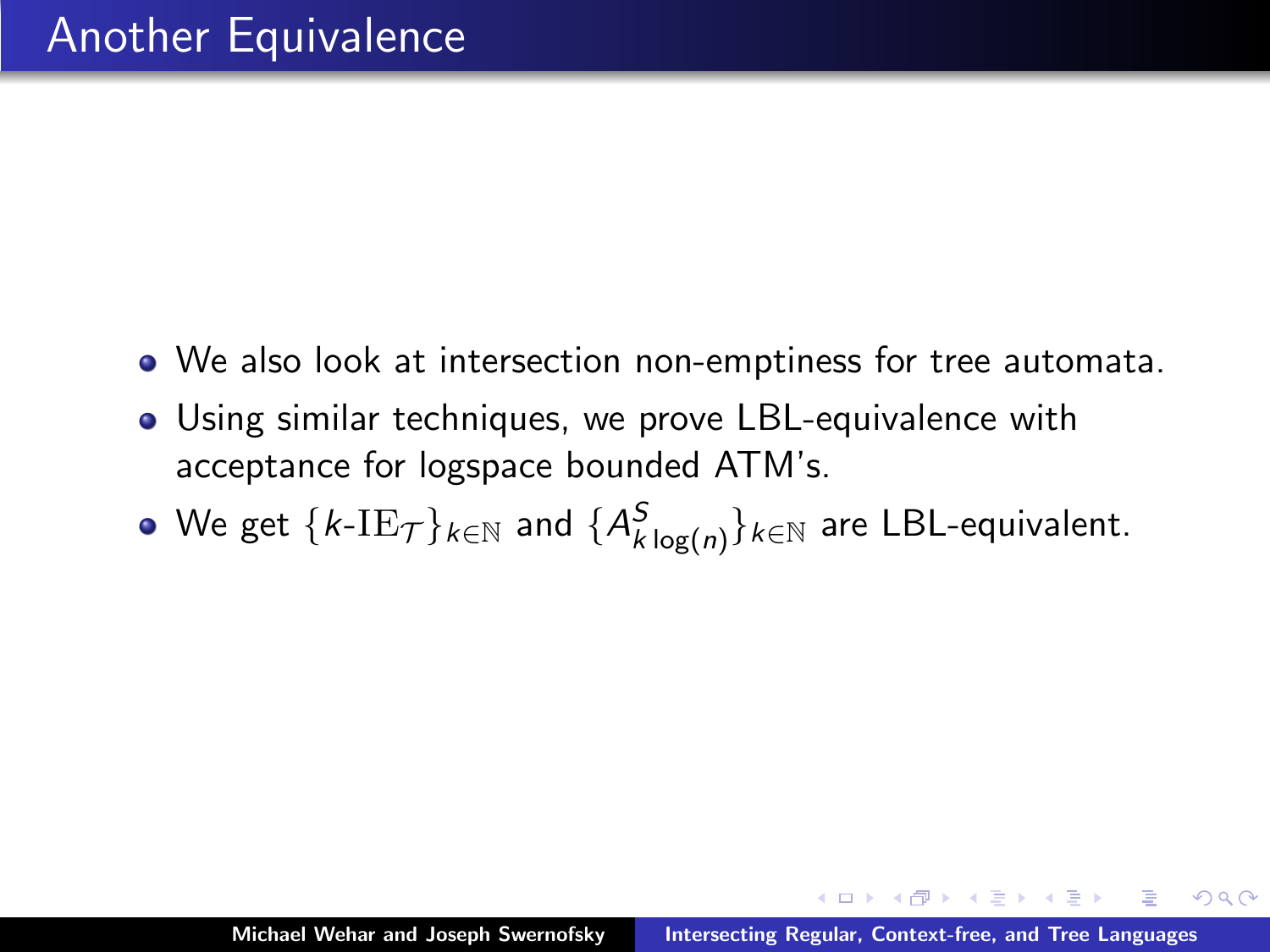- Solving IE for  $k$  DFA's is equivalent to simulating a NTM that uses  $k \log(n)$  bits of memory.
- Solving IE for  $k$  DFA's and one PDA is equivalent to simulating an AuxPDA that uses  $k \log(n)$  bits of memory.
- Solving IE for  $k$  Tree Automata is equivalent to simulating an ATM that uses  $k \log(n)$  bits of memory.

- 4 桐 ト 4 戸 ト 4 戸 ト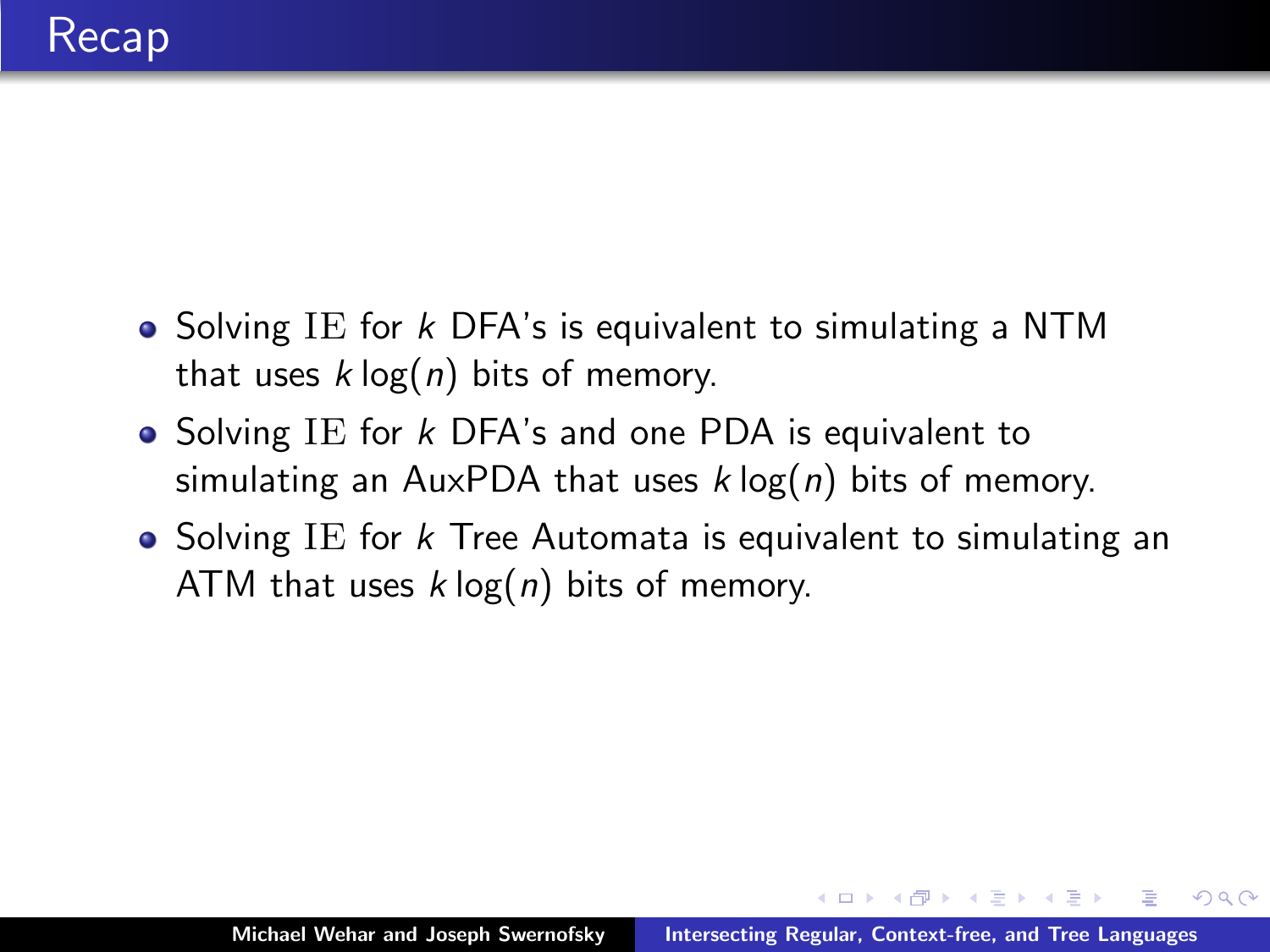### Acceptance for polytime bounded DTM's

Given an encoding of a DTM  $M$ , an input string  $x$ , and a number k, does M accept x in  $n^k$  steps or less?

- We denote this problem by  $D_{\mathsf{poly}(n)}^{\mathcal{T}}$ .
- Consider expanding out  $D^{\mathcal{T}}_{\mathsf{poly}(n)}$  into infinitely many fixed levels based on the exponent.
- We get the infinite family  $\{D_{n^{\prime}}^{\mathcal{T}}$  $\binom{I}{n^k} k \in \mathbb{N}$ .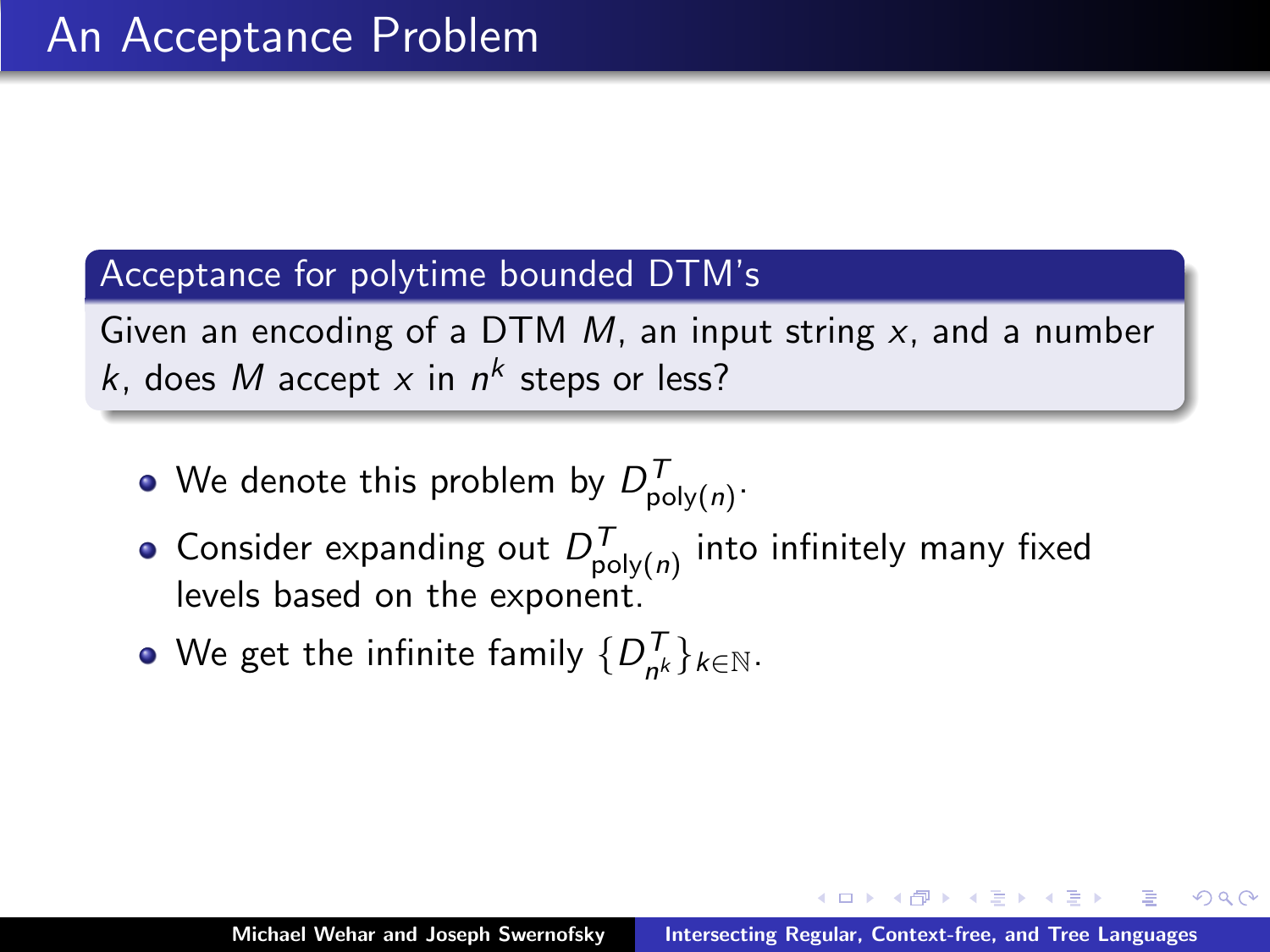# Known Results

The following machine models are equivalent:

- $\mathbf{D}$   $n^k$ -time bound DTM's
- $\bullet$  k log(*n*)-space bounded AuxPDA's
- $\bullet$  k log(n)-space bounded ATM's.
	- Therefore, the following are LBL-equivalent:  $\{D_{n'}^T\}$  $\binom{I}{n^k} k \in \mathbb{N}$ ,  $\{Aux_{k\log(n)}^{S}\}_{k\in\mathbb{N}}$ , and  $\{A_{k\log(n)}^{S}\}_{k\in\mathbb{N}}$ .
	- Further, the following are LBL-equivalent:  $\{D_{n}^{T}$  $\binom{I}{n^k} k \in \mathbb{N}$ ,  $\{k-IE_{\mathcal{P}}\}_{k\in\mathbb{N}}$ , and  $\{k-IE_{\mathcal{T}}\}_{k\in\mathbb{N}}$ .

イター・イミー